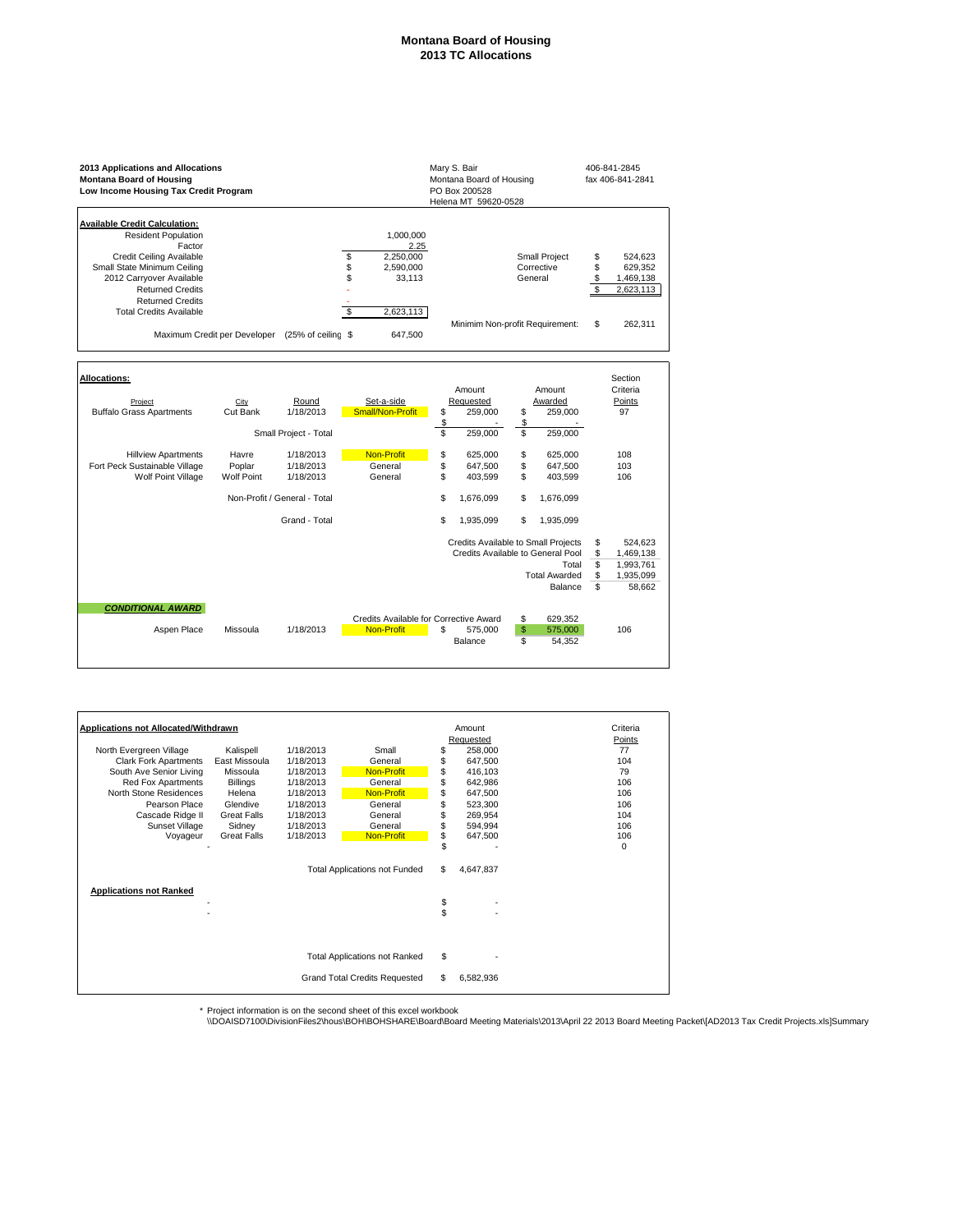## **Montana Board of Housing Low Income Housing Tax Credit Program 2013 Projects**

| Submission | Board     |                                 |                                                   |                    |                  | Type of   | <b>Total Project</b> | Type of               | Credit        | Credit  |                 |     | Low Income Units: |    |    |    |                                                     |       |
|------------|-----------|---------------------------------|---------------------------------------------------|--------------------|------------------|-----------|----------------------|-----------------------|---------------|---------|-----------------|-----|-------------------|----|----|----|-----------------------------------------------------|-------|
|            |           |                                 |                                                   |                    |                  |           |                      |                       |               |         |                 |     |                   |    |    |    |                                                     | Total |
| Deadline   | Mtg Date  | <b>Project Name</b>             | Address                                           | City               | Setaside         | Credits   | Costs                | Housing               | Requested     | Awarded | County          | Eff |                   |    |    |    | 1-Bdrm 2-bdrm 3-bdrm 4-bdrm 5-bdrm Mgr Market units |       |
|            |           |                                 |                                                   |                    |                  |           |                      |                       |               |         |                 |     |                   |    |    |    |                                                     |       |
| 1/18/2013  | 4/22/2013 | <b>Buffalo Grass Apartments</b> | TBD 2nd Street NE                                 | Cut Bank           | Small/Non-Profit | New const | 2,426,101            | Family                | $$259,000$ \$ |         | - Glacier       |     |                   |    | 5  |    |                                                     | 14    |
| 1/18/2013  | 4/22/2013 | <b>Hillview Apartments</b>      | 1280 10th St West                                 | Havre              | Non-Profit       | Acq/Rehab | 7,209,087            | Family                | \$ 625,000    |         | - Hill          |     |                   |    | 24 | 12 |                                                     | 52    |
| 1/18/2013  | 4/22/2013 | Fort Peck III                   | NE Poplar Mt, Fort Peck Indian Reservatior Poplar |                    | General          | New const | 5,657,758            | Family/Event Home Own | 647.500       |         | - Roosevelt     |     |                   |    | 15 |    |                                                     | 20    |
| 1/18/2013  | 4/22/2013 | Pearson Place                   | <b>TBD Pearson Avenue</b>                         | Glendive           | General          | New const | 5.423.498            | Family                | \$523,300     |         | - Dawson        |     |                   | 18 |    |    |                                                     | 27    |
| 1/18/2013  |           | 4/22/2013 Aspen Place           | 2500 Great Northern Ave                           | Missoula           | Non-Profit       | New const | 5,944,090            | Senior                | \$575,000     |         | - Missoula      |     | 24                | 12 |    |    |                                                     | 36    |
|            |           |                                 |                                                   |                    |                  |           |                      |                       |               |         |                 |     |                   |    |    |    |                                                     |       |
|            |           |                                 |                                                   |                    |                  |           |                      |                       |               |         |                 |     |                   |    |    |    |                                                     |       |
| 1/18/2013  | 4/22/2013 | North Evergreen Village         | 1173 Trumble Creek Rd                             | Kalispell          | Small            | New const | 3,257,770            | Family                | $$258,000$ \$ |         | - Flathead      |     |                   |    | 10 |    |                                                     |       |
| 1/18/2013  | 4/22/2013 | <b>Clark Fork Apartments</b>    | TBD Hwy 200 East                                  | East Missoula      | General          | New const | 6,773,820            | Family                | 647,500       |         | - Missoula      |     | 16                | 12 | 12 |    |                                                     |       |
| 1/18/2013  | 4/22/2013 | South Ave Senior Living         | 2618 South Ave West                               | Missoula           | Non Profit       | New const | 5.391.981            | Senior                | $$416.103$ \$ |         | - Missoula      |     | 16                | 26 |    |    |                                                     | 42    |
| 1/18/2013  | 4/22/2013 | Red Fox Apartments              | TBD-Billings Heights, Lake Elmo Area              | <b>Billings</b>    | General          | New const | 7.842.479            | Family                | \$642,986     |         | - Yellowstone   |     |                   | 20 |    |    |                                                     | 30    |
| 1/18/2013  | 4/22/2013 | North Stone Residence           | Lot 8 Anderson Business Park Subdivision          | Helena             | Non-Profit       | New const | 6,388,791            | Senior                | 647,500       |         | - Lewis & Clark |     | 30                |    |    |    |                                                     | 30    |
| 1/18/2013  | 4/22/2013 | Wolf Point Village              | TBD North of Trinity Hospital                     | <b>Wolf Point</b>  | General          | Acq/Rehab | 4.254.810            | Family/Event Home Own | 403,599       |         | - Roosevelt     |     |                   | 12 | 8  |    |                                                     | 24    |
| 1/18/2013  | 4/22/2013 | Cascade Ridge Phase II          | 2621 15th Avenue South                            | <b>Great Falls</b> | General          | New const | 2,500,480            | Senior                | 269,954       |         | - Cascade       |     |                   |    |    |    |                                                     | 16    |
| 1/18/2013  | 4/22/2013 | Sunset Village Apartments       | 1002 5th St SW                                    | Sidney             | General          | New const | 5.517.575            | Family                | 594,994       |         | - Richland      |     | b                 | 15 | 12 |    |                                                     | 36    |
| 1/18/2013  | 4/22/2013 | Voyager II                      | approx 1700 Division Rd                           | <b>Great Falls</b> | Non-Profit       | New const | 7.323.753            | Senior                | \$647,500     |         | - Cascade       |     | 32                |    |    |    |                                                     | 37    |
|            |           |                                 |                                                   |                    |                  |           |                      |                       |               |         |                 |     |                   |    |    |    |                                                     |       |
|            |           | <b>GRAND TOTALS</b>             |                                                   |                    |                  |           | \$75,911,993         |                       | \$7,157,936   |         | . .             |     |                   |    |    |    |                                                     | 390   |

**APPLICATIONS WITHDRAWN**